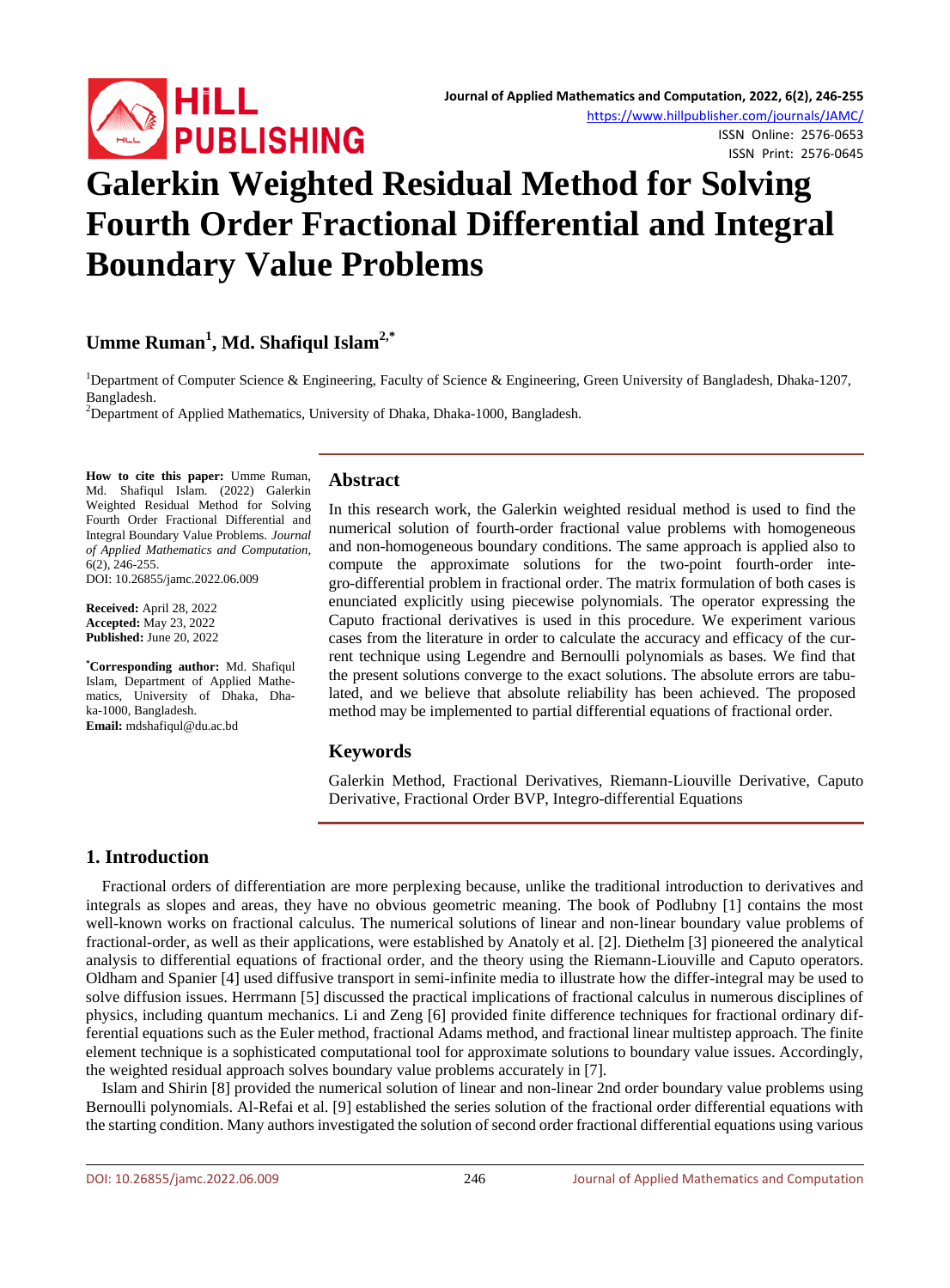methods, including Legendre collocation method [10], Adomian Decomposition method [11], Galerkin Residual Method [12], Sinc-Galerkin Method [13], the spline collocation approach for demonstrating the correctness of the results of second order two-point fractional boundary value problems [14-18].

Kasi and Murali [19] provided Galerkin's technique using quintic B-splines as the basis function for solving fourth-order boundary value problems. Islam and Bellal used Legendre polynomials to solve linear and non-linear fourth-order two-point boundary value problems using the Galerkin method [20].

Many scholars afterward used alternative approaches to solve fourth-order fractional boundary value problems that arise in many domains of science and engineering, including physics, fluid mechanics, modeling of viscoelastic and inelastic flows, control theory, statistics, and neurology. Zahra and Elkholy [21] performed converging analysis and solve fourth-order fractional differential equations using quintic polynomial spline functions. The quintic spline collocation technique was used to find the solution to fourth-order fractional boundary value problems in Caputo's fractional derivatives [22]. Ali and Esra [23] introduced the kernel Hilbert space approach for addressing fourth-order fractional boundary value issues. The quintic spline approach was utilized by Khalid et al. [24] to discuss fourth-order fractional boundary value problems.

The Galerkin approach [31] was utilized by Rahman and Islam [25] to solve the Volterra Integral equations using Laguerre polynomials as a trial function. Shirin and Islam [26] used the Galerkin technique with piecewise Bernstein polynomials to solve non-singular Fredholm Integral equations. Rajagopal and Balaji [27] used the Bernoulli wavelet operational matrix of derivatives and integration with the Gaussian quadrature method to solve fractional Volterra integrodifferential equations. Mohamed [28] used the Taylor series expansion method to solve fractional singular integro-differential equations with the Cauchy Kernel. Jani et al. [29] presented the solutions of fractional integro-differential equations with Bernstein polynomials. The Adomian decomposition approach was used by Momani and Noor [30] to present the linear and non-linear fourth order fractional integro-differential equations.

In this paper, we consider the following general fourth-order FBVP:

$$
v^{(4)}(x) + D^{\alpha} q(x)v(x) = g(x), \qquad x \in [a, b]
$$
 (1)

subject to the boundary conditions

$$
v(a) = A_0
$$
,  $v(b) = B_0$ ,  $v''(a) = A_1$ ,  $v''(b) = B_1$ 

where  $A_0, A_1, B_0, B_1$  are real constants and  $q(x)$  is continuous function defined on [a,b], and fractional integro-differential equation is given by

$$
D^{-\alpha}v^{(4)}(x) + v(x) + \int_{0}^{x} v(t)dt = g(x), \qquad x \in [a, b]
$$
 (2)

subject to the boundary conditions  $v(a) = A_0$ ,  $v(b) = B_0$ ,  $v''(a) = A_1$ ,  $v''(b) = B_1$ where  $A_0$ ,  $A_1$ ,  $B_0$ ,  $B_1$  are real constants. Equation (2) is convert into the following FIBVPs:

$$
D^{\alpha}v^{(4)}(x) + D^{\alpha}v(x) + D^{\alpha}\int_{0}^{x}v(t)dt \in \tilde{g}(x), \qquad x \in [a,b]
$$
 (3)

where,

$$
\tilde{g}(x) = D^{\alpha} g(x).
$$

The main objective of this paper is to solve fractional order boundary value problems (BVP) using the Galerkin weighted residual method. We explain how to solve non-homogeneous fractional differential equations using this method. Two linear boundary value problems and two fourth-order integro-differential equations are tested by this technique. The suggested approach, which is more accurate and innovative than the prior method, produces an approximate answer. We are confident that the piecewise polynomial with weighted residual method will play a critical role in expanding the use of fractional differential equations.

The following is a representation of the paper: Section 2 defines some fundamental fractional calculus notions and notations. Section 3 is confined to discuss the matrix formulation to fourth order BVP of fractional order, followed by the numerical results and discussions. Finally, in Section 4, we develop the matrix formulation to integro-differential equations, of fractional order problems, for the numerical solutions.

### **2. Preliminaries**

We consider some basic definitions and elementary facts of fractional calculus in this section. The common definitions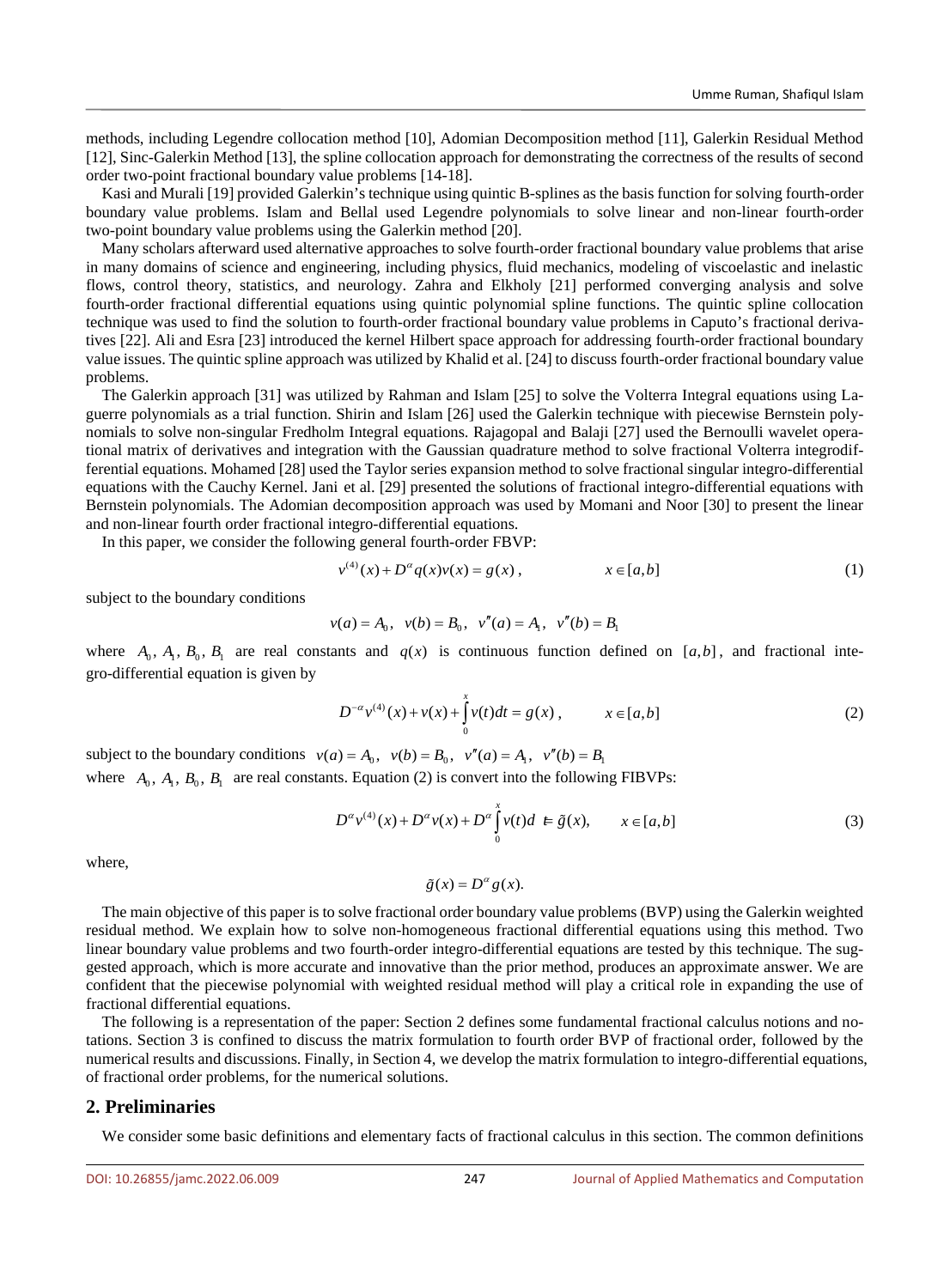of Gamma functions and some important lemma of Riemann-Liouville and Caputo's fractional derivatives are also discussed here [6].

Definition 1. (a) By *D*, we denote the operator that maps a differentiable function onto its derivative, i.e.,  $Df(x) = f'(x)$ . (b) By  $J_a$ , we denote the operator that maps a function  $f$ , assumed to be Reimann integrable on the compact interval [a,b], into its primitive centered at *a*, i.e.,  $J_a f(x) = \int f(t) dt$  for  $a \le x \le b$ . (c) For  $n \in N$  we use the symbols  $D_n$  and  $J_a^n$  to denote the *n*-fold iterates of *D* and  $J_a$ , respectively, i.e., we set  $D_1 := D$ ,  $J_a^1 := J_a$ , and  $D_n := DD_{n-1}$  and  $J_a^n := J_a J_{n-1}$  for  $n \ge 2$ .

Definition 2. The function  $\Gamma(x) : (0, \infty) \to \mathcal{R}$ , defined by

$$
\Gamma(x) := \int_{0}^{\infty} t^{x-1} e^{-t} dt
$$
\n(4)

is called Euler's Gamma function or Euler's integral of the second kind [6].

$$
J_a f(x) = \frac{1}{(n-1)!} \int (x-t)^{n-1} f(t) dt
$$
 (5)

Lemma If  $f(x)$  is continuous and  $\alpha, \beta > 0$ , then the following relationships hold [1]

(i) 
$$
D^{-\alpha}D^{-\beta}f(x) = D^{-\beta}D^{-\alpha}f(x) = D^{-\alpha-\beta}f(x)
$$

(ii) 
$$
D^{-\alpha} x^m = \frac{\Gamma(m+1)}{\Gamma(m+\alpha+1)} x^{m+\alpha}
$$

Example  $D^m f(x) = \frac{\Gamma(k+1)}{\Gamma(k+1-m)} (x-a)^{k-m}$  $=\frac{\Gamma(k+1)}{\Gamma(k+1-m)}(x-a)^{k-m}$  and  $D_a^n f(x) = \frac{\Gamma(k+1)}{\Gamma(k+1-n)}(x-a)^{k-n}$  $=\frac{\Gamma(k+1)}{\Gamma(k+1-n)}(x-a)^{k-1}$ 

Comparing these two expression [6], we find in the limit  $n \rightarrow m$ :

 $D_{a}^{n} f(x) \rightarrow D_{m} f(x)$  uniformly on [a,b] if  $m < k$ .

For  $m = k$  we obtain that  $D_m f(x) = \Gamma(m+1)$ , which is a non zero constant, whereas

$$
D_{a}^{n} f(a) = \begin{cases} 0 & \text{if } n < m \\ \infty & \text{if } n > m \end{cases}
$$
 (6)

### **Modified Legendre Polynomials**

The Rodrigues formula for the Legendre polynomials is

$$
p_n(x) = \frac{1}{n!} \frac{d^n}{dx^n} (x^2 - x)^n
$$
 (7)

To satisfy the condition  $p_n(0) = p_n(1) = 0$ ,  $n \ge 1$ , we modify the Legendre polynomials in equation (7) as [20]:

$$
p_n(x) = \left[\frac{1}{n!} \frac{d^n}{dx^n} (x^2 - x)^n - (-1)^n\right] (x - 1)
$$
\n(8)

### **Bernoulli Polynomials**

The Bernoulli polynomials of degree *n* can be defined over the interval [0, 1] implicitly as [20]

$$
B_n(x) = \sum_{k=0}^n {n \choose k} b_k x^{n-k}
$$
 (9)

where,  $b_k$  are Bernoulli numbers given by

$$
b_0 = 1 \text{ and } b_k = -\int_0^1 B_k(x)dx \quad k \ge 1
$$
 (10)

Also equations (10) can be written explicitly as  $B_0(x) = 1$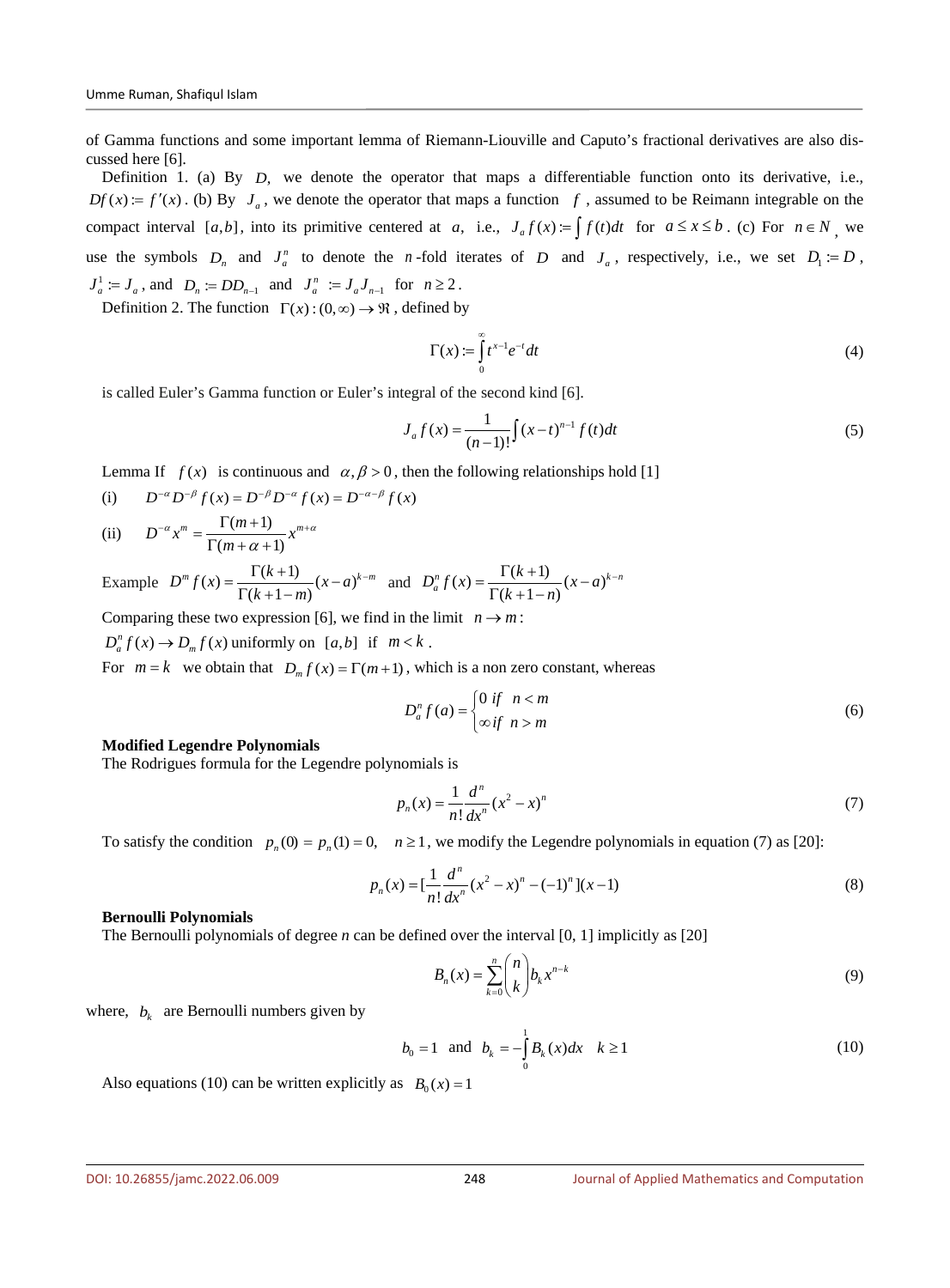$$
B_m(x) = \sum_{n=0}^{m} \frac{1}{n+1} \sum_{k=0}^{n} (-1)^k {n \choose k} (x+k)^m - \sum_{k=0}^{m} \frac{1}{n+1} \sum_{k=0}^{n} (-1)^k {n \choose k} k^m, \qquad m \ge 1
$$
 (11)

### **3. Matrix Formulation of Fractional Fourth Order Differential Equations**

We use Modified Legendre and Bernoulli polynomials as basis functions to obtain the approximate solutions to the BVPsin the Galerkin weighted residual (GWR) method. Let  $v(x)$  be the exact solution while  $\tilde{v}(x)$  be the approximate solutionto a BVP.

In this case, let us consider linear fourth order fractional order differential equation:

$$
p_0(x)\frac{d^4v}{dx^4} + p_1(x)\frac{d^{\alpha}v}{dx^{\alpha}} + p_2(x)v(x) = g(x), \qquad 0 < x < 1 \tag{12}
$$

subject to the boundary conditions

$$
v(0) = A_0, v(1) = B_0, v''(0) = A_2, v''(1) = B_2
$$

We assume an approximate solution in a form

$$
\tilde{v}(x) = \phi_0(x) + \sum_{i=1}^{n} a_i N_i(x)
$$
\n(13)

Choose  $\phi_0(x) = 0$  and  $N_i(0) = N_i(1) = 0$  for each  $i = 1, 2, ...n$ Now the residual function is given by

$$
\varepsilon(x) = p_0(x)\frac{d^4\tilde{v}}{dx^4} + p_1(x)\frac{d^{\alpha}\tilde{v}}{dx^{\alpha}} + p_2(x)\tilde{v}(x) - g(x)
$$
\n(14)

The Galerkin weighted residual equations are

$$
\int_{0}^{1} \varepsilon(x) N_{j}(x) dx = 0
$$
\n
$$
\int_{0}^{1} [p_{0}(x) \frac{d^{4} \tilde{v}}{dx^{4}} + p_{1}(x) \frac{d^{a} \tilde{v}}{dx^{a}} + p_{2}(x) \tilde{v}(x) - g(x)] N_{j}(x) dx = 0
$$
\n
$$
\int_{0}^{1} [p_{0}(x) \frac{d^{4} \tilde{v}}{dx^{4}} + p_{1}(x) \frac{d^{a} \tilde{v}}{dx^{a}} + p_{2}(x) \tilde{v}(x)] N_{j}(x) dx = \int_{0}^{1} g(x) N_{j}(x) dx, \quad j = 1, 2, \dots n.
$$
\n(15)

Integrating by parts on the left hand side of the equation (15), we obtain

$$
\int_{0}^{1} p_{0} \frac{d^{4} \tilde{v}}{dx^{4}} N_{j} dx = \left[ p_{0} N_{j} \frac{d^{3} \tilde{v}}{dx^{3}} \right]_{0}^{1} - \int_{0}^{1} \frac{d}{dx} \left[ p_{0} N_{j} \right] \frac{d^{3} \tilde{v}}{dx^{3}} dx \text{ [since } N_{j}(0) = N_{j}(1) = 0 \text{]}
$$
\n
$$
= -\left[ \frac{d}{dx} \left[ p_{0} N_{j} \right] \frac{d^{2} \tilde{v}}{dx^{2}} \right]_{0}^{1} + \int_{0}^{1} \frac{d^{2} \tilde{v}}{dx^{2}} \left[ p_{0} N_{j} \right] \frac{d^{2} \tilde{v}}{dx^{2}} dx
$$
\n
$$
= -\left[ \frac{d}{dx} \left[ p_{0} N_{j} \right] \frac{d^{2} \tilde{v}}{dx^{2}} \right]_{0}^{1} + \left[ \frac{d^{2}}{dx^{2}} \left[ p_{0} N_{j} \right] \frac{d\tilde{v}}{dx} \right]_{0}^{1} - \int_{0}^{1} \frac{d^{3}}{dx^{3}} \left[ p_{0} N_{j} \right] \frac{d\tilde{v}}{dx} dx
$$
\n
$$
= -\left[ \frac{d}{dx} \left[ p_{0} N_{j} \right] \right]_{x=1}^{1} \times B_{2} + \left[ \frac{d}{dx} \left[ p_{0} N_{j} \right] \right]_{x=0}^{1} \times A_{2} + \left[ \frac{d^{2}}{dx^{2}} \left[ p_{0} N_{j} \right] \frac{d\tilde{v}}{dx} \right]_{0}^{1} - \int_{0}^{1} \frac{d^{3}}{dx^{3}} \left[ p_{0} N_{j} \right] \frac{d\tilde{v}}{dx} dx \quad (16)
$$

Again,

$$
\int_{0}^{1} p_1 \frac{d^{\alpha} \tilde{v}}{dx^{\alpha}} N_j dx = \left[ p_1 N_j \int \frac{d^{\alpha} \tilde{v}}{dx^{\alpha}} \right]_{0}^{1} - \int_{0}^{1} \left\{ \frac{d}{dx} \left[ p_1 N_j \right] \int \frac{d^{\alpha} \tilde{v}}{dx} dx \right\} dx = -\int_{0}^{1} \left\{ \frac{d}{dx} \left[ p_1 N_j \right] \int \frac{d^{\alpha} \tilde{v}}{dx^{\alpha}} dx \right\} dx \tag{17}
$$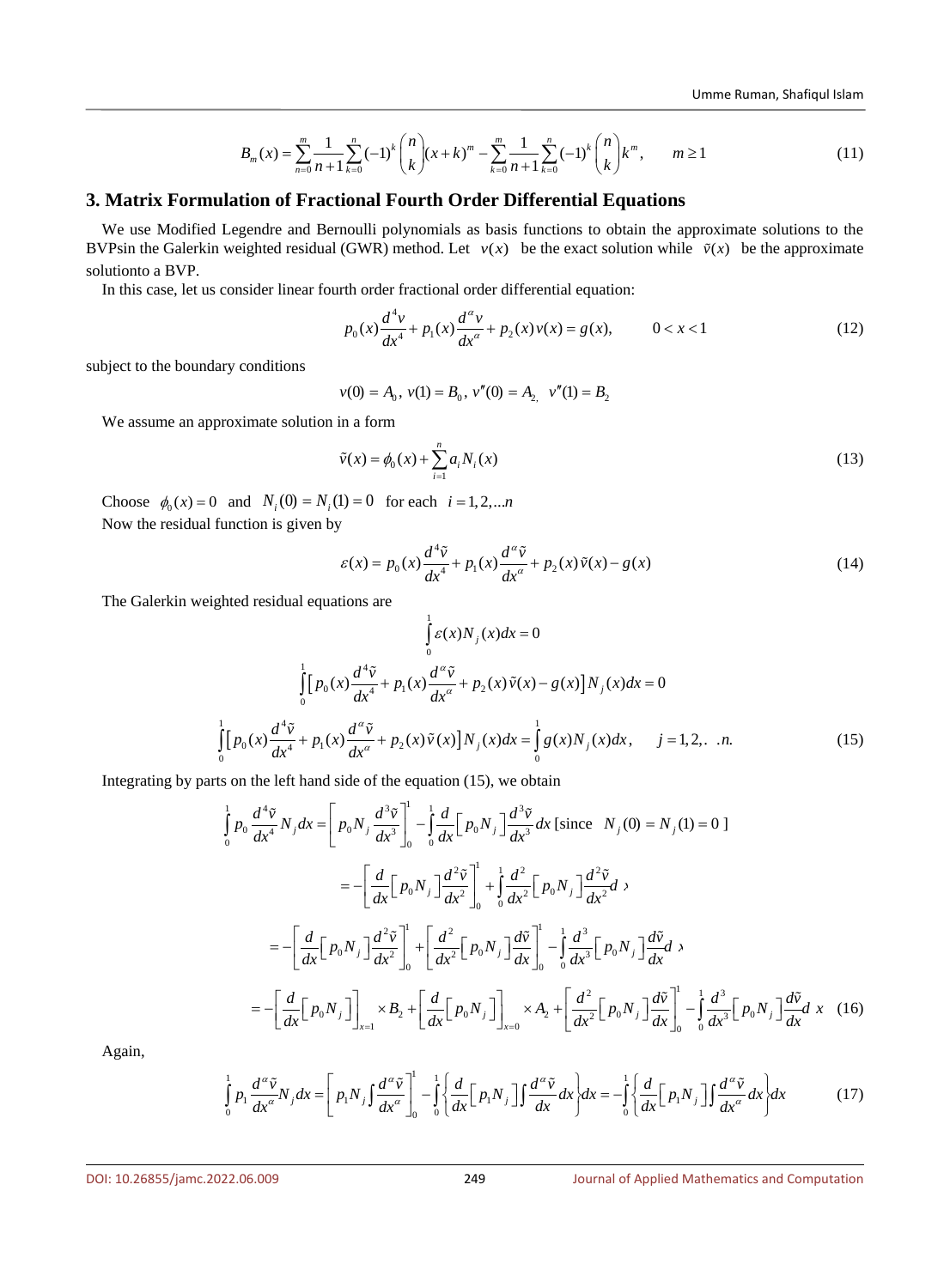[ since  $N_j(0) = N_j(1) = 0$  ]

Substituting equations (16) and (17) into equation (15) and using approximation for  $\tilde{v}(x)$  given in equation (13), we get a system of equations in the matrix form as

$$
\sum_{i=1}^{n} k_{i,j} a_i = G_j, \quad j = 1, 2, ..., n
$$
\n(18)

where

$$
k_{i,j} = \int_0^1 \left\{ \left[ \frac{d^3}{dx^3} \left[ p_0 N_j \right] \frac{dN_i}{dx} + \left[ -\frac{d}{dx} \left[ p_1 N_j \right] \right] \frac{d^{\alpha} N_i}{dx^{\alpha}} dx \right] + N_i N_j \right\} dx - \left[ \frac{d^2}{dx^2} \left[ p_0 N_j \right] \frac{dN_i}{dx} \right]_{x=0}^{x=1}
$$
(19)

$$
G_j = \int_0^1 g(x) N_j(x) dx + \left[ \frac{d}{dx} \left[ p_0 N_j \right] \right]_{x=1} \times B_2 - \left[ \frac{d}{dx} \left[ p_0 N_j \right] \right]_{x=0} \times A_2 \tag{20}
$$

Solving the above system of equations specified by equation (18), we compute the values of the parameters, and then substituting into equation (13) to get the approximate solution of the desired FBVP (12).

**Examples and Discussions**

Here, we consider two numerical problems to verify the proposed method.

**Example 1.** Consider the following fourth order fractional BVP [22, 23]

$$
v^{(4)}(x) + D^{\alpha}xv(x) = g(x), \quad \forall x \in [0,1]
$$
\n(21)

with boundary conditions

$$
v(0) = v(1) = 0
$$
,  $v''(0) = 0$ ,  $v''(1) = 26(\alpha - 1)$ 

The exact solution of this problem is,  $v(x) = x^6 (x^{\alpha} - x^{2-\alpha})$ .

The obtained approximate solution is

$$
\tilde{v}(x) = 0.00028x + 0.01695x^2 - 0.24147x^3 + 1.23534x^4 - 3.11381x^5
$$

$$
+4.80121x^6 - 2.69851x^7
$$
.

We compute the absolute errors using first 6 polynomials of each type: Modified Legendre and Bernoulli in example 1. We compare the accuracy of the absolute errors versus the errors obtained by the Quintic spline collocation method [22], also by kernel Hilbert space

method [23], which are shown in Table 1. In this case, the present method is reliable with good accuracy.

| Table 1. Absolute errors obtained by GWR method using Legendre polynomials for example 1, when $(\alpha = 0.1, 0.2, 0.3)$ |  |  |  |  |
|---------------------------------------------------------------------------------------------------------------------------|--|--|--|--|
|---------------------------------------------------------------------------------------------------------------------------|--|--|--|--|

| Absolute errors obtained by GWR method using 6 polynomials |                       |                       |                       |                       |                       |                       |                       |  |  |
|------------------------------------------------------------|-----------------------|-----------------------|-----------------------|-----------------------|-----------------------|-----------------------|-----------------------|--|--|
| $\mathcal{X}$                                              |                       | $\alpha = 0.1$        |                       | $\alpha = 0.2$        | $\alpha = 0.3$        |                       |                       |  |  |
|                                                            | Legendre              | Bernoulli             | Legendre              | Bernoulli             | Legendre              | Bernoulli             | Ali & Esra [23]       |  |  |
| $\mathbf{0}$                                               | $\mathbf{0}$ .        | $\mathbf{0}$ .        | $\mathbf{0}$ .        | $\mathbf{0}$ .        | $\mathbf{0}$ .        | $\mathbf{0}$ .        | $1.54\times10^{-11}$  |  |  |
| 0.1                                                        | $4.73 \times 10^{-5}$ | $4.71 \times 10^{-5}$ | $2.83 \times 10^{-5}$ | $2.88 \times 10^{-5}$ | $5.33 \times 10^{-5}$ | $5.27 \times 10^{-5}$ | $1.50 \times 10^{-4}$ |  |  |
| 0.2                                                        | $3.08 \times 10^{-5}$ | $3.10 \times 10^{-5}$ | $4.48 \times 10^{-5}$ | $4.40 \times 10^{-5}$ | $2.14 \times 10^{-5}$ | $2.05 \times 10^{-5}$ | $2.92 \times 10^{-4}$ |  |  |
| 0.3                                                        | $4.67 \times 10^{-5}$ | $4.69 \times 10^{-5}$ | $6.44 \times 10^{-5}$ | $6.35 \times 10^{-5}$ | $2.80 \times 10^{-5}$ | $2.72 \times 10^{-5}$ | $4.16 \times 10^{-4}$ |  |  |
| 0.4                                                        | $5.89 \times 10^{-5}$ | $5.88\times10^{-5}$   | $1.74 \times 10^{-5}$ | $1.82 \times 10^{-5}$ | $1.08 \times 10^{-4}$ | $1.07 \times 10^{-4}$ | $5.10 \times 10^{-4}$ |  |  |
| 0.5                                                        | $1.26 \times 10^{-5}$ | $1.26 \times 10^{-5}$ | $7.06 \times 10^{-5}$ | $7.12 \times 10^{-5}$ | $1.55 \times 10^{-4}$ | $1.54 \times 10^{-4}$ | $5.65 \times 10^{-4}$ |  |  |
| 0.6                                                        | $5.64 \times 10^{-5}$ | $5.65 \times 10^{-5}$ | $1.49 \times 10^{-5}$ | $1.52 \times 10^{-5}$ | $1.03 \times 10^{-4}$ | $1.03 \times 10^{-4}$ | $5.71 \times 10^{-4}$ |  |  |
| 0.7                                                        | $4.91 \times 10^{-5}$ | $4.89 \times 10^{-5}$ | $6.52 \times 10^{-5}$ | $6.52 \times 10^{-5}$ | $2.34 \times 10^{-5}$ | $2.38 \times 10^{-5}$ | $5.20 \times 10^{-4}$ |  |  |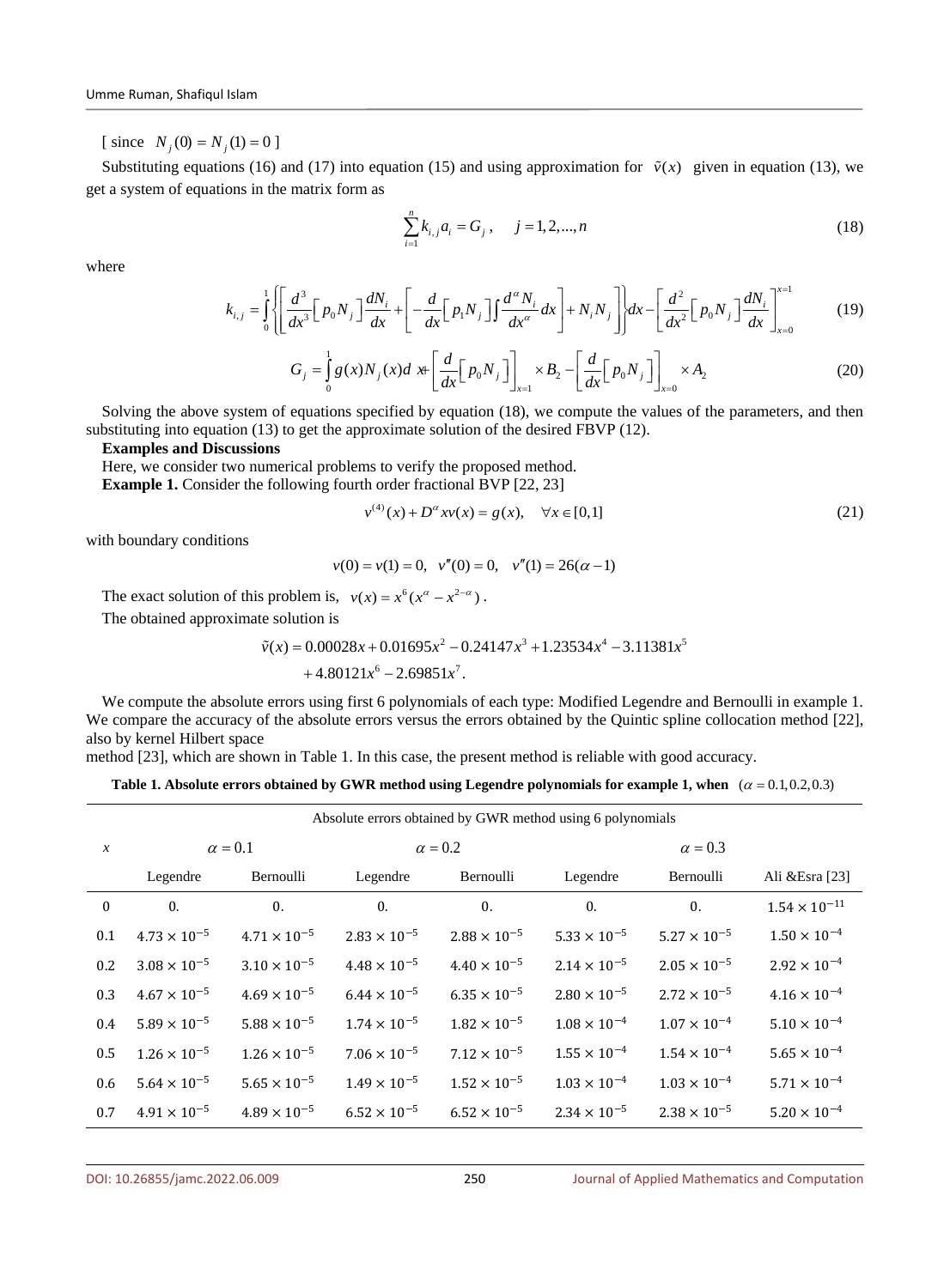| $0.8\,$ | $3.25 \times 10^{-5}$ |                         |    | $3.23 \times 10^{-5}$ $4.37 \times 10^{-5}$ $4.37 \times 10^{-5}$ $1.78 \times 10^{-5}$                      |    | $1.83 \times 10^{-5}$   | $4.05 \times 10^{-4}$ |
|---------|-----------------------|-------------------------|----|--------------------------------------------------------------------------------------------------------------|----|-------------------------|-----------------------|
| 0.9     |                       |                         |    | $4.5 \times 10^{-5}$ $4.51 \times 10^{-5}$ $2.76 \times 10^{-5}$ $2.76 \times 10^{-5}$ $4.83 \times 10^{-5}$ |    | $4.87 \times 10^{-5}$   | $2.30 \times 10^{-4}$ |
|         | 0.                    | $2.188 \times 10^{-15}$ | 0. | $1.936 \times 10^{-15}$                                                                                      | 0. | $1.687 \times 10^{-15}$ | $2.08 \times 10^{-7}$ |

**Example 2**. Consider the following fourth order FBVP [22, 23, 24]:

$$
v^{(4)}(x) + 0.05D^{\alpha}v(x) = g(x), \quad \forall x \in [0,1]
$$
\n(22)

with boundary conditions

$$
v(0) = v(1) = 0
$$
,  $v''(0) = 0$ ,  $v''(1) = 8$ 

The exact solution of this problem is,  $v(x) = x^4 (x - 1)$ .

The required approximate solution is

$$
\tilde{v}(x) = -0.000015x - 0.0000069x^{2} + 0.0000449x^{3} - 1.000019x^{4} + 1.0000084x^{5} - 0.000024x^{6} + 0.000012x^{7}.
$$

In this example, we compute the absolute errors using first 6 polynomials of each type: Modified Legendre and Bernoulli. We compare the accuracy of the absolute errors versus the errors obtained by the Quintic spline collocation method [22] and kernel Hilbert space

method [23], respectively, are shown in Table 2. Our accuracy is reliable.

### **Table 2. Absolute errors obtained by GWR method using Legendre and Bernoulli polynomials for example 2, when**   $(\alpha = 0.1, 0.2, 0.3, 0.99)$

| Absolute errors obtained by GWR method using 6 polynomials |                       |                       |                       |                        |                       |                        |                       |                        |                       |  |  |  |
|------------------------------------------------------------|-----------------------|-----------------------|-----------------------|------------------------|-----------------------|------------------------|-----------------------|------------------------|-----------------------|--|--|--|
| $\boldsymbol{x}$                                           | $\alpha = 0.1$        |                       |                       | $\alpha = 0.2$         |                       | $\alpha = 0.3$         | $\alpha = 0.99$       |                        |                       |  |  |  |
|                                                            | Legendre              | Bernoulli             | Legendre              | Bernoulli              | Legendre              | Bernoulli              | Legendre              | Bernoulli              | Ali & Esra [23]       |  |  |  |
| $\mathbf{0}$                                               | $\mathbf{0}$          | $\Omega$              | $\theta$              | $\mathbf{0}$           | $\mathbf{0}$          | $\mathbf{0}$           | $\mathbf{0}$          | $\theta$               | $\mathbf{0}$ .        |  |  |  |
| 0.1                                                        | $1.60 \times 10^{-6}$ | $1.77 \times 10^{-6}$ | $3.95 \times 10^{-6}$ | $3.95 \times 10^{-6}$  | $6.69 \times 10^{-6}$ | $6.57 \times 10^{-6}$  | $4.43 \times 10^{-5}$ | $3.66 \times 10^{-5}$  | $1.17 \times 10^{-4}$ |  |  |  |
| 0.2                                                        | $3.10 \times 10^{-6}$ | $3.35 \times 10^{-6}$ | $7.51 \times 10^{-6}$ | $7.48 \times 10^{-6}$  | $1.26 \times 10^{-5}$ | $1.24 \times 10^{-5}$  | $7.15 \times 10^{-5}$ | $6.99 \times 10^{-5}$  | $2.05 \times 10^{-4}$ |  |  |  |
| 0.3                                                        | $4.29 \times 10^{-6}$ | $4.57 \times 10^{-6}$ | $1.02 \times 10^{-5}$ | $1.02 \times 10^{-5}$  | $1.71 \times 10^{-5}$ | $1.70 \times 10^{-5}$  | $8.48 \times 10^{-5}$ | $9.67 \times 10^{-5}$  | $2.50 \times 10^{-4}$ |  |  |  |
| 0.4                                                        | $5.02 \times 10^{-6}$ | $5.30 \times 10^{-6}$ | $1.19 \times 10^{-5}$ | $1.18 \times 10^{-5}$  | $1.99 \times 10^{-5}$ | $1.98 \times 10^{-5}$  | $1.01 \times 10^{-4}$ | $1.14 \times 10^{-4}$  | $2.50 \times 10^{-4}$ |  |  |  |
| 0.5                                                        | $5.21 \times 10^{-6}$ | $5.47 \times 10^{-6}$ | $1.23 \times 10^{-5}$ | $1.22 \times 10^{-5}$  | $2.06 \times 10^{-5}$ | $2.05 \times 10^{-5}$  | $1.19 \times 10^{-4}$ | $1.19 \times 10^{-4}$  | $2.13 \times 10^{-4}$ |  |  |  |
| 0.6                                                        | $4.85 \times 10^{-6}$ | $5.08 \times 10^{-6}$ | $1.15 \times 10^{-5}$ | $1.14 \times 10^{-5}$  | $1.91 \times 10^{-5}$ | $1.90 \times 10^{-5}$  | $1.25 \times 10^{-4}$ | $1.12 \times 10^{-4}$  | $1.53 \times 10^{-4}$ |  |  |  |
| 0.7                                                        | $4.01 \times 10^{-6}$ | $4.19 \times 10^{-6}$ | $9.53 \times 10^{-6}$ | $9.41 \times 10^{-6}$  | $1.58 \times 10^{-5}$ | $1.57 \times 10^{-5}$  | $1.05 \times 10^{-4}$ | $9.38 \times 10^{-5}$  | $8.94 \times 10^{-5}$ |  |  |  |
| 0.8                                                        | $2.81 \times 10^{-6}$ | $2.94 \times 10^{-6}$ | $6.71 \times 10^{-6}$ | $6.60 \times 10^{-6}$  | $1.10 \times 10^{-5}$ | $1.10 \times 10^{-5}$  | $6.44 \times 10^{-5}$ | $6.60 \times 10^{-5}$  | $3.72 \times 10^{-5}$ |  |  |  |
| 0.9                                                        | $1.43 \times 10^{-6}$ | $1.49 \times 10^{-6}$ | $3.42 \times 10^{-6}$ | $3.35 \times 10^{-6}$  | $5.61 \times 10^{-6}$ | $5.62 \times 10^{-6}$  | $2.56 \times 10^{-5}$ | $3.34 \times 10^{-5}$  | $7.85 \times 10^{-6}$ |  |  |  |
| 1.                                                         | $\mathbf{0}$          | $2.22\times10^{-16}$  | $\mathbf{0}$          | $2.22 \times 10^{-16}$ | $\mathbf{0}$          | $2.22 \times 10^{-16}$ | $\theta$              | $2.22 \times 10^{-16}$ | $1.59 \times 10^{-8}$ |  |  |  |

### **4. Formulation of Fractional Integro-differential Equation**

We consider Modified Legendre and Bernoulli polynomials as basis functions to obtain the numerical solutions to the BVP exploiting the proposed method. Let  $w(x)$  and  $\tilde{w}(x)$  be the exact and approximate trial solution, respectively.

Fractional integro differential equation is given by

$$
D^{-\alpha}w^{(4)}(x) + w(x) + \int_{0}^{x} w(t)dt = f(x), \qquad x \in [a, b]
$$
 (23)

Subject to the boundary conditions  $w(a) = A_0$ ,  $w(b) = B_0$ ,  $w''(a) = A_1$ ,  $w''(b) = B_1$ Where  $A_0$ ,  $A_1$ ,  $B_0$ ,  $B_1$  are real constants. Equation (23) is convert into the following FIBVPs: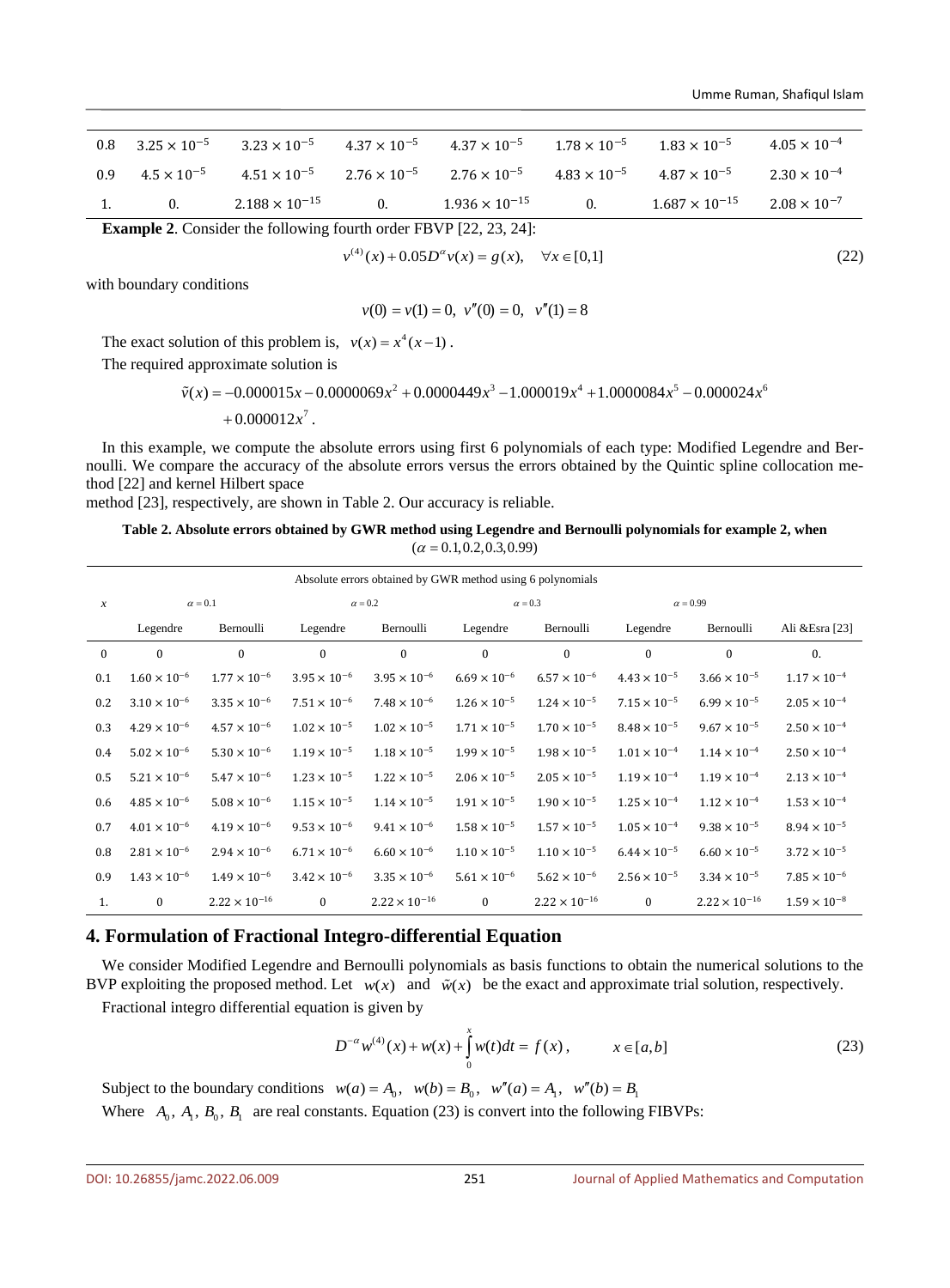$$
w^{(4)}(x) + D^{\alpha}w(x) + D^{\alpha}\int_{0}^{x} w(t)d = t\tilde{f}(x), \qquad 0 < x < 1
$$
 (24)

where

$$
\tilde{f}(x) = D^{\alpha} f(x).
$$

We assume that an approximate solution of the form:

$$
\tilde{w}(x) = \phi_0(x) + \sum_{i=1}^{n} a_i L_i(x)
$$
\n(25)

Choose  $\phi_0(x) = 0$  and  $L_i(0) = L_i(1) = 0$  for each  $i = 1, 2, ...$ *n* Now the residual function is given by

$$
\varepsilon(x) = w^{(4)}(x) + D^{\alpha}w(x) + D^{\alpha}\int_{0}^{x} w(t)d - \tilde{f}(x)
$$
 (26)

The Galerkin weighted residual equations are

$$
\int_{0}^{1} \varepsilon(x)L_{j}(x)dx = 0
$$
\n
$$
\int_{0}^{1} [p_{0}(x)\frac{d^{4}\tilde{w}}{dx^{4}} + p_{1}(x)\frac{d^{a}\tilde{w}}{dx^{a}} + p_{2}(x)\int_{0}^{x} \tilde{w}(t)dt - \tilde{f}(x)\Big]L_{j}(x)dx = 0
$$
\n
$$
\int_{0}^{1} [p_{0}(x)\frac{d^{4}\tilde{w}}{dx^{4}} + p_{1}(x)\frac{d^{a}\tilde{w}}{dx^{a}} + p_{2}(x)\int_{0}^{x} \tilde{w}(t)dt]L_{j}(x)dx = \int_{0}^{1} \tilde{f}(x)L_{j}(x)dx, \quad j = 1, 2, ... n.
$$
\n(27)

Integrating by parts on the left hand side of the equation (27), we obtain

$$
\int_{0}^{1} p_{0} \frac{d^{4} \tilde{w}}{dx^{4}} L_{j} dx = \left[ p_{0} L_{j} \frac{d^{3} \tilde{w}}{dx^{3}} \right]_{0}^{1} - \int_{0}^{1} \frac{d}{dx} \left[ p_{0} L_{j} \right] \frac{d^{3} \tilde{w}}{dx^{3}} dx \text{ [since } L_{j}(0) = L_{j}(1) = 0]
$$
\n
$$
= -\left[ \frac{d}{dx} \left[ p_{0} L_{j} \right] \frac{d^{2} \tilde{w}}{dx^{2}} \right]_{0}^{1} + \int_{0}^{1} \frac{d^{2} \left[ p_{0} L_{j} \right] \frac{d^{2} \tilde{w}}{dx^{2}} dx
$$
\n
$$
= -\left[ \frac{d}{dx} \left[ p_{0} L_{j} \right] \frac{d^{2} \tilde{w}}{dx^{2}} \right]_{0}^{1} + \left[ \frac{d^{2}}{dx^{2}} \left[ p_{0} L_{j} \right] \frac{d \tilde{w}}{dx} \right]_{0}^{1} - \int_{0}^{1} \frac{d^{3}}{dx^{3}} \left[ p_{0} L_{j} \right] \frac{d \tilde{w}}{dx} dx
$$
\n
$$
= -\left[ \frac{d}{dx} \left[ p_{0} L_{j} \right] \right]_{x=1}^{1} \times B_{2} + \left[ \frac{d}{dx} \left[ p_{0} L_{j} \right] \right]_{x=0}^{1} \times A_{2} + \left[ \frac{d^{2}}{dx^{2}} \left[ p_{0} L_{j} \right] \frac{d \tilde{w}}{dx} \right]_{0}^{1} - \int_{0}^{1} \frac{d^{3}}{dx^{3}} \left[ p_{0} L_{j} \right] \frac{d \tilde{w}}{dx} dx
$$
\n(28)

Again

$$
\int_{0}^{1} p_1 \frac{d^{\alpha} \tilde{w}}{dx^{\alpha}} L_j dx = \left[ p_1 L_j \int \frac{d^{\alpha} \tilde{w}}{dx^{\alpha}} \right]_{0}^{1} - \int_{0}^{1} \left\{ \frac{d}{dx} \left[ p_1 L_j \right] \int \frac{d^{\alpha} \tilde{w}}{dx} dx \right\} dx = -\int_{0}^{1} \left\{ \frac{d}{dx} \left[ p_1 L_j \right] \int \frac{d^{\alpha} \tilde{w}}{dx^{\alpha}} dx \right\} dx \tag{29}
$$

[ since  $L_j(0) = L_j(1) = 0$  ]

$$
p_2 \int_0^x [\tilde{w}(t)dt] L_j = \int_0^1 \left[ \int_0^x p_2 L_j(t) dt \right] dx \tag{30}
$$

Substituting equation (28), (29) and (30) into equation (27) and using approximation for  $\tilde{w}(x)$  given in equation (26), we get a system of equations in the matrix form as

$$
\sum_{i=1}^{n} k_{i,j} a_i = F_j, \quad j = 1, 2, ..., n
$$
\n(31)

where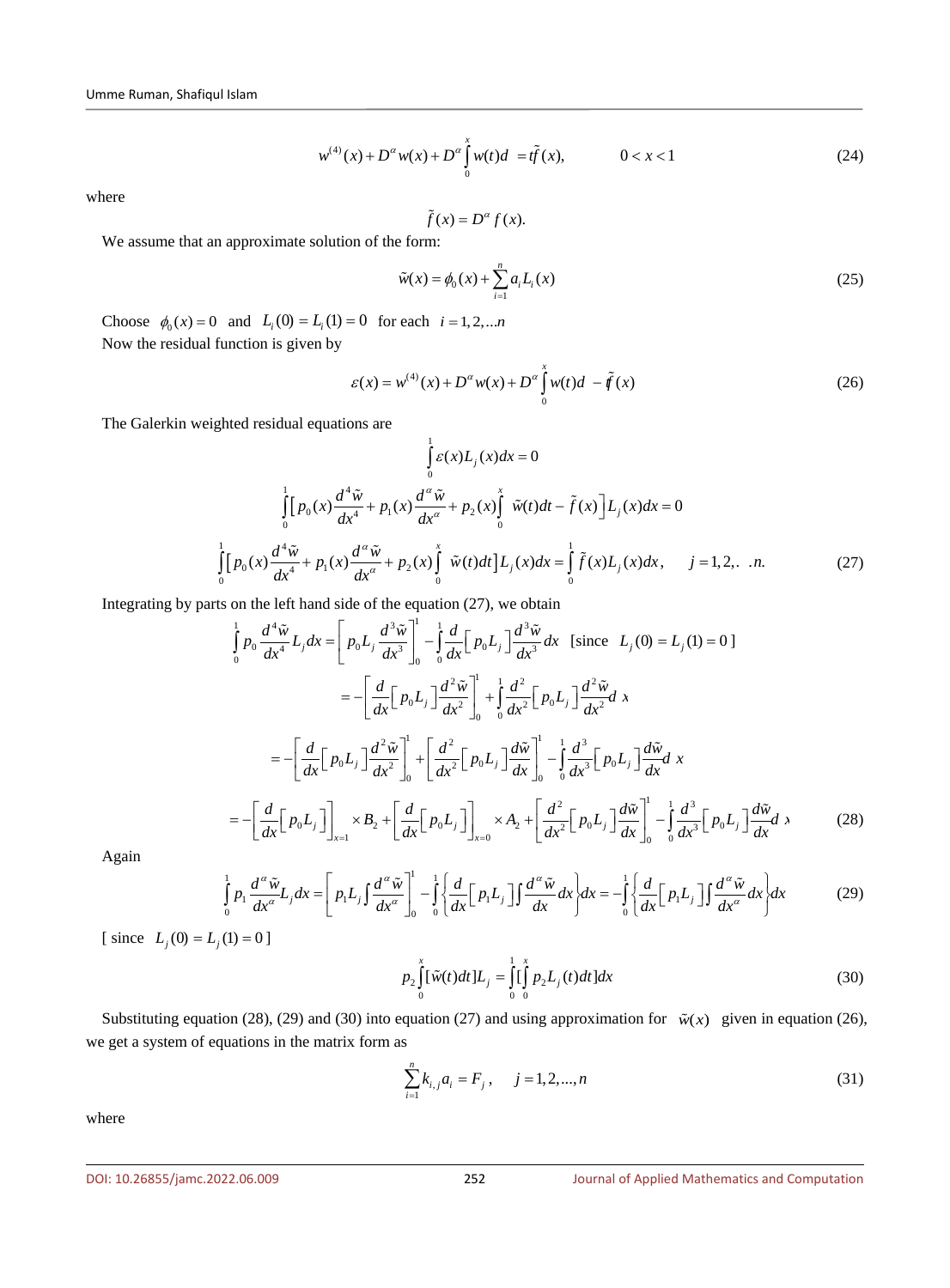$$
k_{i,j} = \int_{0}^{1} \left\{ \left[ \frac{d^{3}}{dx^{3}} \left[ p_{0} L_{j} \right] \frac{dL_{i}}{dx} + \left[ -\frac{d}{dx} \left[ p_{1} L_{j} \right] \int \frac{d^{a} L_{i}}{dx^{a}} dx \right] + L_{i} L_{j} + \left[ \int_{0}^{x} p_{2} L_{j}(t) dt \right] L_{i} \right] \right\} dx
$$
\n(32)

$$
-\left[\frac{d^2}{dx^2}\left[p_0L_j\right]\frac{dL_i}{dx}\right]_{x=0}^{x=1}
$$

$$
F_j = \int_0^1 \tilde{f}(x)L_j(x)dx + \left[\frac{d}{dx}\left[p_0L_j\right]\right]_{x=1} \times B_2 - \left[\frac{d}{dx}\left[p_0L_j\right]\right]_{x=0} \times A_2
$$
\n(33)

Solving the system of equations specified by equation (31), we find the values of parameters and then substituting into equation (25), we get the approximate solution of the desired FBVP (24).

### **5. Results and Discussion**

In this case, we consider two problems with non-homogeneous boundary conditions to verify the proposed method. The approximate results using the present method are computed for the problems of equation (34).

**Example 3**. Consider the fractional integro-differential boundary value problem [21]

$$
D^{-\alpha}w^{(4)}(x) + w(x) + \int_{0}^{x} w(t) dt = f(x), \ \forall x \in [0 \ 1]
$$
 (34)

with boundary conditions

$$
w(0) = 1
$$
,  $w''(0) = 2$ ,  $w(1) = 1 + e$ ,  $w''(1) = 3e$ 

where

$$
f(x) = x(1+e^x) + 3e^x
$$

The exact solution of this problem is  $w(x) = 1 + xe^{x}$ .

The approximate solution of the given problem is

$$
\tilde{w}(x) = e^x - 0.13994x + 0.50016x^2 + 0.58308x^3 + 0.02334x^4 + 0.03261x^5
$$
  
+ 0.00204x<sup>6</sup> - 0.00130x<sup>7</sup>.

In this problem, we represent the absolute error using first 6 polynomials of each type: Modified Legendre and Bernoulli polynomials. We compare the accuracy of the obtained results with the spline solutions [21] which are shown in Table 3. In this case, the exactness is found with good acceptance compare to the solutions of the existing method and exact solutions.

### **Table 3. Absolute errors obtained by GWR method using Legendre and Bernoulli polynomials for example 3, when**   $(\alpha = 0.0.25, 0.5, 0.75)$

|                  | Absolute errors obtained by GWR method using 6 polynomials |                       |                       |                       |                 |              |                |                                                                                                                                                                                                       |              |                 |              |            |
|------------------|------------------------------------------------------------|-----------------------|-----------------------|-----------------------|-----------------|--------------|----------------|-------------------------------------------------------------------------------------------------------------------------------------------------------------------------------------------------------|--------------|-----------------|--------------|------------|
| $\boldsymbol{x}$ |                                                            | $\alpha = 0$          |                       |                       | $\alpha = 0.25$ |              | $\alpha = 0.5$ |                                                                                                                                                                                                       |              | $\alpha = 0.75$ |              |            |
|                  | Legendre                                                   | Bernoulli             | W. K. ZAHRA[21]       | Legendre              | Bernoulli       | Zahra [21]   | Legendre       | Bernoulli                                                                                                                                                                                             | Zahra [21]   | Legendre        | Bernoulli    | Zahra [21] |
| $\Omega$         | $\bf{0}$                                                   | $\mathbf{0}$          | $\mathbf{0}$          | $\mathbf{0}$          | $\mathbf{0}$    | $\mathbf{0}$ | $\mathbf{0}$   | $\mathbf{0}$                                                                                                                                                                                          | $\mathbf{0}$ | $\mathbf{0}$    | $\mathbf{0}$ | $\bf{0}$   |
|                  | 0.1 $1.42 \times 10^{-4}$ $1.33 \times 10^{-4}$            |                       | $5.17 \times 10^{-4}$ |                       |                 |              |                | $1.43 \times 10^{-3}$ $1.44 \times 10^{-3}$ $4.04 \times 10^{-3}$ $3.62 \times 10^{-3}$ $3.61 \times 10^{-3}$ $1.12 \times 10^{-2}$ $5.88 \times 10^{-3}$ $5.86 \times 10^{-3}$ $1.82 \times 10^{-2}$ |              |                 |              |            |
|                  | $0.2 \quad 2.38 \times 10^{-4}$                            | $2.30 \times 10^{-4}$ | $6.03 \times 10^{-3}$ | $2.78 \times 10^{-3}$ |                 |              |                | $2.80 \times 10^{-3}$ $6.90 \times 10^{-4}$ $6.88 \times 10^{-3}$ $6.88 \times 10^{-3}$ $1.24 \times 10^{-2}$ $1.11 \times 10^{-2}$ $1.10 \times 10^{-2}$ $2.53 \times 10^{-2}$                       |              |                 |              |            |
|                  | $0.3$ $2.78 \times 10^{-4}$                                | $2.73 \times 10^{-4}$ | $8.46 \times 10^{-3}$ | $3.94 \times 10^{-3}$ |                 |              |                | $3.96 \times 10^{-3}$ $8.23 \times 10^{-3}$ $9.49 \times 10^{-3}$ $9.49 \times 10^{-3}$ $1.33 \times 10^{-2}$ $1.51 \times 10^{-2}$ $1.51 \times 10^{-2}$ $3.07 \times 10^{-2}$                       |              |                 |              |            |
|                  | $0.4$ $2.63 \times 10^{-4}$                                | $2.60 \times 10^{-4}$ | $1.01 \times 10^{-2}$ | $4.78 \times 10^{-3}$ |                 |              |                | $4.82 \times 10^{-3}$ $1.29 \times 10^{-2}$ $1.12 \times 10^{-2}$ $1.11 \times 10^{-2}$ $1.39 \times 10^{-2}$ $1.76 \times 10^{-2}$ $1.76 \times 10^{-2}$ $3.40 \times 10^{-2}$                       |              |                 |              |            |
|                  | $0.5 \t2.07 \times 10^{-4}$                                | $2.04 \times 10^{-4}$ | $1.08 \times 10^{-2}$ | $5.22 \times 10^{-3}$ |                 |              |                | $5.26 \times 10^{-3}$ $1.45 \times 10^{-2}$ $1.18 \times 10^{-2}$ $1.18 \times 10^{-2}$ $1.41 \times 10^{-2}$ $1.83 \times 10^{-2}$ $1.83 \times 10^{-2}$ $3.50 \times 10^{-2}$                       |              |                 |              |            |
|                  | $0.6 \quad 1.31 \times 10^{-4} \quad 1.28 \times 10^{-4}$  |                       | $1.05 \times 10^{-2}$ | $5.16 \times 10^{-3}$ |                 |              |                | $5.21 \times 10^{-3}$ $1.27 \times 10^{-2}$ $1.13 \times 10^{-2}$ $1.13 \times 10^{-2}$ $1.40 \times 10^{-2}$ $1.73 \times 10^{-2}$ $1.73 \times 10^{-2}$ $3.36 \times 10^{-2}$                       |              |                 |              |            |
|                  | $0.7$ 5.84 $\times$ 10 <sup>-5</sup>                       | $5.63 \times 10^{-5}$ | $8.70 \times 10^{-3}$ | $4.56 \times 10^{-3}$ |                 |              |                | $4.62 \times 10^{-3}$ $7.86 \times 10^{-3}$ $9.75 \times 10^{-3}$ $9.74 \times 10^{-3}$ $1.35 \times 10^{-2}$ $1.47 \times 10^{-2}$ $1.47 \times 10^{-2}$ $3.01 \times 10^{-2}$                       |              |                 |              |            |
|                  |                                                            |                       |                       |                       |                 |              |                |                                                                                                                                                                                                       |              |                 |              |            |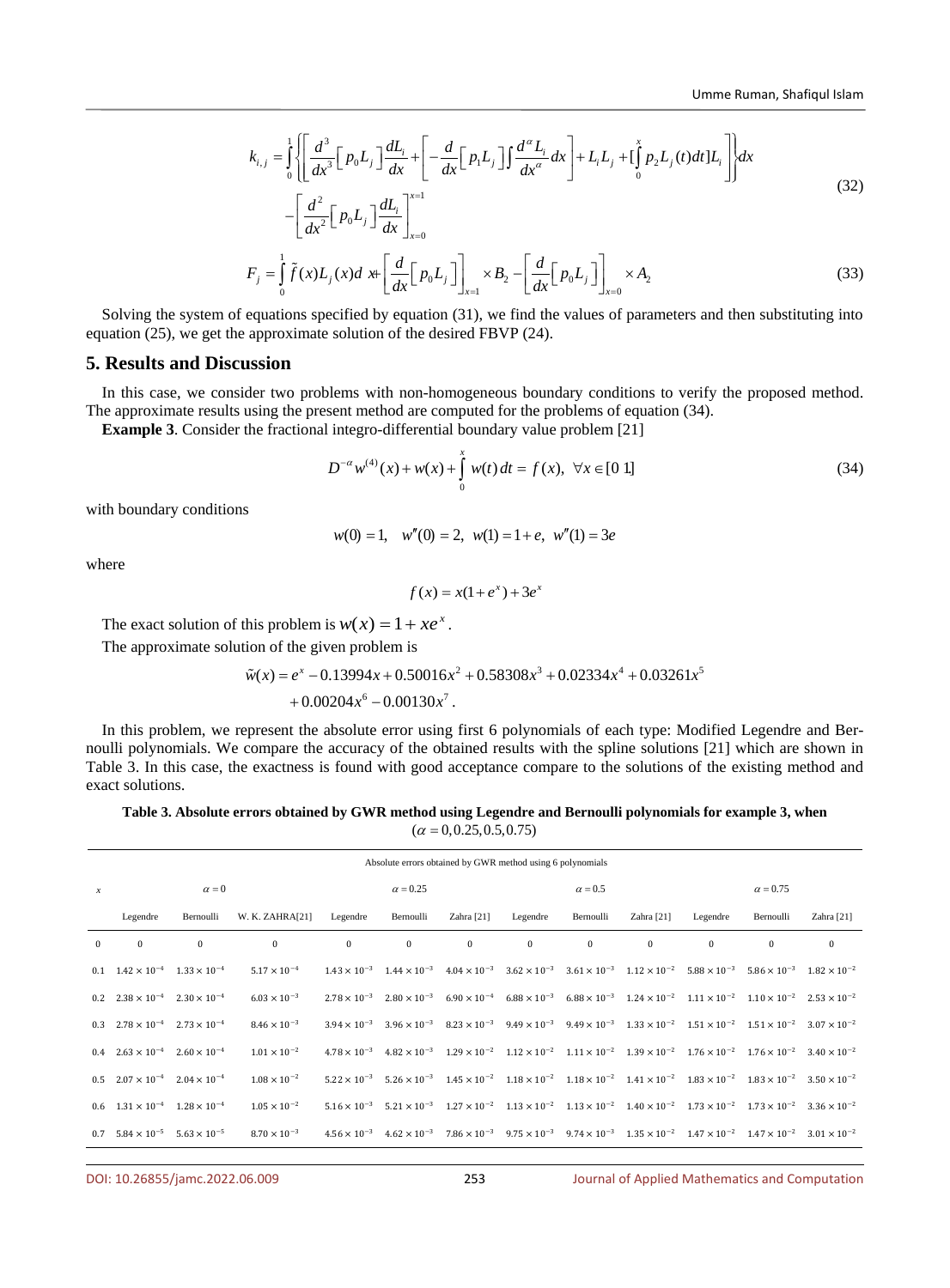| 0.8 $8.71 \times 10^{-6}$ $8.10 \times 10^{-6}$ |          | $6.80 \times 10^{-3}$                                                                                                                                                                                                                                                       | $3.44 \times 10^{-3}$ $3.49 \times 10^{-3}$ $3.02 \times 10^{-3}$ $7.16 \times 10^{-3}$ $7.15 \times 10^{-3}$ $1.26 \times 10^{-2}$ $1.06 \times 10^{-2}$ $1.06 \times 10^{-2}$ $2.46 \times 10^{-2}$ |                           |  |                         |          |          |                       |
|-------------------------------------------------|----------|-----------------------------------------------------------------------------------------------------------------------------------------------------------------------------------------------------------------------------------------------------------------------------|-------------------------------------------------------------------------------------------------------------------------------------------------------------------------------------------------------|---------------------------|--|-------------------------|----------|----------|-----------------------|
|                                                 |          | 0.9 $8.10 \times 10^{-6}$ $8.29 \times 10^{-6}$ $3.61 \times 10^{-3}$ $1.86 \times 10^{-3}$ $1.89 \times 10^{-3}$ $9.28 \times 10^{-3}$ $3.80 \times 10^{-3}$ $3.79 \times 10^{-3}$ $1.14 \times 10^{-2}$ $5.62 \times 10^{-3}$ $5.62 \times 10^{-3}$ $1.77 \times 10^{-2}$ |                                                                                                                                                                                                       |                           |  |                         |          |          |                       |
| $\Omega$                                        | $\Omega$ | $1.82 \times 10^{-6}$                                                                                                                                                                                                                                                       | $\mathbf{0}$                                                                                                                                                                                          | 0 $1.82 \times 10^{-6}$ 0 |  | 0 $1.71 \times 10^{-7}$ | $\bf{0}$ | $\Omega$ | $1.82 \times 10^{-6}$ |

**Example 4.** Consider the fractional integro-differential boundary value problem [30]

$$
D^{-\alpha} w^{(4)}(x) - \int_{0}^{x} e^{-t} w^{2}(t) dt = 1, \ \forall x \in [0, 1]
$$
\n(35)

with boundary conditions

$$
w(0) = 1
$$
,  $w''(0) = 1$ ,  $w(1) = e$ ,  $w''(1) = e$ 

The exact solution of this problem is  $w(x) = e^x$ .

The approximate solution of the given problem is

$$
\tilde{w}(x) = e^x - 1.77 \times 10^{-6} x + 0.0483 x^2 - 0.4353 x^3 + 1.4030 x^4 - 2.0999 x^5 + 1.4903 x^6 - 0.4064 x^7.
$$

In this problem, we represented absolute error using first 6 polynomials of each type: Modified Legendre and Bernoulli polynomials. We compare the accuracy of the obtained result with the spline solutions [30] which are shown in Table 4. In this case, a good agreement is found to the solutions of the existing method and exact solutions.

**Table 4. Absolute errors obtained by GWR method using Legendre and Bernoulli polynomials for example 4, when**   $(\alpha = 0.0.25, 0.5, 0.75)$ 

|                  | Absolute errors obtained by GWR method using 6 polynomials          |              |                            |                                             |                                                      |                                     |                                             |                |                           |                                             |                                             |                            |
|------------------|---------------------------------------------------------------------|--------------|----------------------------|---------------------------------------------|------------------------------------------------------|-------------------------------------|---------------------------------------------|----------------|---------------------------|---------------------------------------------|---------------------------------------------|----------------------------|
| $\boldsymbol{x}$ | $\alpha = 0$                                                        |              |                            |                                             | $\alpha = 0.25$                                      |                                     |                                             | $\alpha = 0.5$ |                           | $\alpha = 0.75$                             |                                             |                            |
|                  | Legendre                                                            |              | Bernoulli Momani&Noor [30] | Legendre                                    |                                                      | Bernoulli Momani&Noor [30] Legendre |                                             | Bernoulli      | Momani&Noor [30] Legendre |                                             |                                             | Bernoulli Momani&Noor [30] |
| $\Omega$         | $\mathbf{0}$                                                        | $\mathbf{0}$ | $\Omega$                   | $\bf{0}$                                    | $\Omega$                                             | $\mathbf{0}$                        | $\Omega$                                    | $\Omega$       | $\mathbf{0}$              | $\Omega$                                    | $\bf{0}$                                    | $\Omega$                   |
|                  | $0.1\;5.93\times10^{-9}\;8.14\times10^{-8}$                         |              | $1.09 \times 10^{-5}$      |                                             | $9.54 \times 10^{-7}$ 8.21 $\times$ 10 <sup>-8</sup> | $9.79 \times 10^{-4}$               | $1.68 \times 10^{-4}$ $1.95 \times 10^{-6}$ |                | $1.57 \times 10^{-3}$     | $1.54 \times 10^{-4}$ $1.75 \times 10^{-6}$ |                                             | $1.37 \times 10^{-3}$      |
|                  | $0.2$ 7.61 $\times$ 10 <sup>-8</sup> 1.48 $\times$ 10 <sup>-7</sup> |              | $2.27 \times 10^{-5}$      |                                             | $6.47 \times 10^{-8}$ $1.50 \times 10^{-7}$          | $1.81 \times 10^{-3}$               | $1.14 \times 10^{-4}$ 4.57 $\times 10^{-7}$ |                | $2.91 \times 10^{-3}$     | $1.08 \times 10^{-4}$ 4.47 $\times 10^{-7}$ |                                             | $2.52 \times 10^{-3}$      |
|                  | 0.3 $8.18 \times 10^{-8}$ $2.01 \times 10^{-7}$                     |              | $3.88 \times 10^{-5}$      | $1.79 \times 10^{-6}$ $2.03 \times 10^{-7}$ |                                                      | $2.44 \times 10^{-3}$               | $1.43 \times 10^{-4}$ $2.89 \times 10^{-6}$ |                | $3.89 \times 10^{-3}$     | $1.20 \times 10^{-3}$ $2.39 \times 10^{-6}$ |                                             | $3.34 \times 10^{-3}$      |
|                  | $0.4 \; 2.47 \times 10^{-8} \; 2.37 \times 10^{-7}$                 |              | $4.46 \times 10^{-5}$      |                                             | $1.99 \times 10^{-6}$ $2.39 \times 10^{-6}$          | $2.80 \times 10^{-3}$               | $2.72 \times 10^{-4}$ 3.22 $\times 10^{-6}$ |                | $4.44 \times 10^{-3}$     | $2.52 \times 10^{-3}$ 3.12 $\times 10^{-6}$ |                                             | $3.77 \times 10^{-3}$      |
|                  | $0.5 \; 2.17 \times 10^{-7} \; 2.55 \times 10^{-7}$                 |              | $4.12 \times 10^{-5}$      |                                             | $2.54 \times 10^{-7}$ $2.58 \times 10^{-6}$          | $2.88 \times 10^{-3}$               | $1.51 \times 10^{-4}$ $2.21 \times 10^{-8}$ |                | $4.54 \times 10^{-3}$     | $1.31 \times 10^{-3}$ $2.11 \times 10^{-8}$ |                                             | $3.82\times10^{-3}$        |
|                  | $0.6$ 4.17 $\times$ $10^{-7}$ 2.54 $\times$ $10^{-7}$               |              | $4.88 \times 10^{-5}$      |                                             | $1.50 \times 10^{-6}$ $2.57 \times 10^{-6}$          | $2.70 \times 10^{-3}$               | $7.12 \times 10^{-5}$ 3.28 $\times 10^{-6}$ |                | $4.23 \times 10^{-3}$     |                                             | $6.52 \times 10^{-3}$ 3.02 $\times 10^{-6}$ | $3.53 \times 10^{-3}$      |
|                  | $0.7$ 5.23 $\times$ 10 <sup>-7</sup> 2.31 $\times$ 10 <sup>-7</sup> |              | $4.27 \times 10^{-5}$      |                                             | $1.36 \times 10^{-6}$ $2.33 \times 10^{-6}$          | $2.26 \times 10^{-3}$               | $1.68 \times 10^{-4}$ $2.97 \times 10^{-6}$ |                | $3.53 \times 10^{-3}$     | $1.48 \times 10^{-3}$ $2.17 \times 10^{-6}$ |                                             | $2.92 \times 10^{-3}$      |
|                  | $0.8$ 4.59 $\times$ 10 <sup>-7</sup> 1.83 $\times$ 10 <sup>-7</sup> |              | $3.09 \times 10^{-5}$      |                                             | $3.95 \times 10^{-7}$ 1.85 $\times 10^{-6}$          | $1.62 \times 10^{-3}$               | $7.32 \times 10^{-5}$ 3.66 $\times 10^{-7}$ |                | $2.53 \times 10^{-3}$     | $7.01 \times 10^{-3}$ 3.46 $\times 10^{-7}$ |                                             | $2.08 \times 10^{-3}$      |
|                  | 0.9 $2.31 \times 10^{-7}$ $1.07 \times 10^{-7}$                     |              | $2.31 \times 10^{-5}$      | $1.14 \times 10^{-6}$ $1.08 \times 10^{-6}$ |                                                      | $3.46 \times 10^{-4}$               | $3.28 \times 10^{-5}$ 1.90 $\times 10^{-6}$ |                | $1.32 \times 10^{-3}$     | $3.28 \times 10^{-5}$ $1.30 \times 10^{-6}$ |                                             | $1.08 \times 10^{-3}$      |
| 1.               | $\bf{0}$                                                            | $\bf{0}$     | $1.82 \times 10^{-6}$      | $\mathbf{0}$                                | $\bf{0}$                                             | $1.82 \times 10^{-6}$               | $\mathbf{0}$                                | $\mathbf{0}$   | $1.71 \times 10^{-7}$     | $\mathbf{0}$                                | $\mathbf{0}$                                | $1.82 \times 10^{-6}$      |

### **6. Conclusions**

The goal of this approach is to solve fractional fourth-order fractional boundary value problems in a simple and consistent manner. The Galerkin approach mentioned in this study is also implemented to fourth-order integro-differential equations. The precise and approximate solutions for fourth-order fractional integro-differential equations are compared to linear BVPs. This procedure is more exact and provides more accurate findings. This approach can be extended for fractional partial differential equations in the Caputo sense.